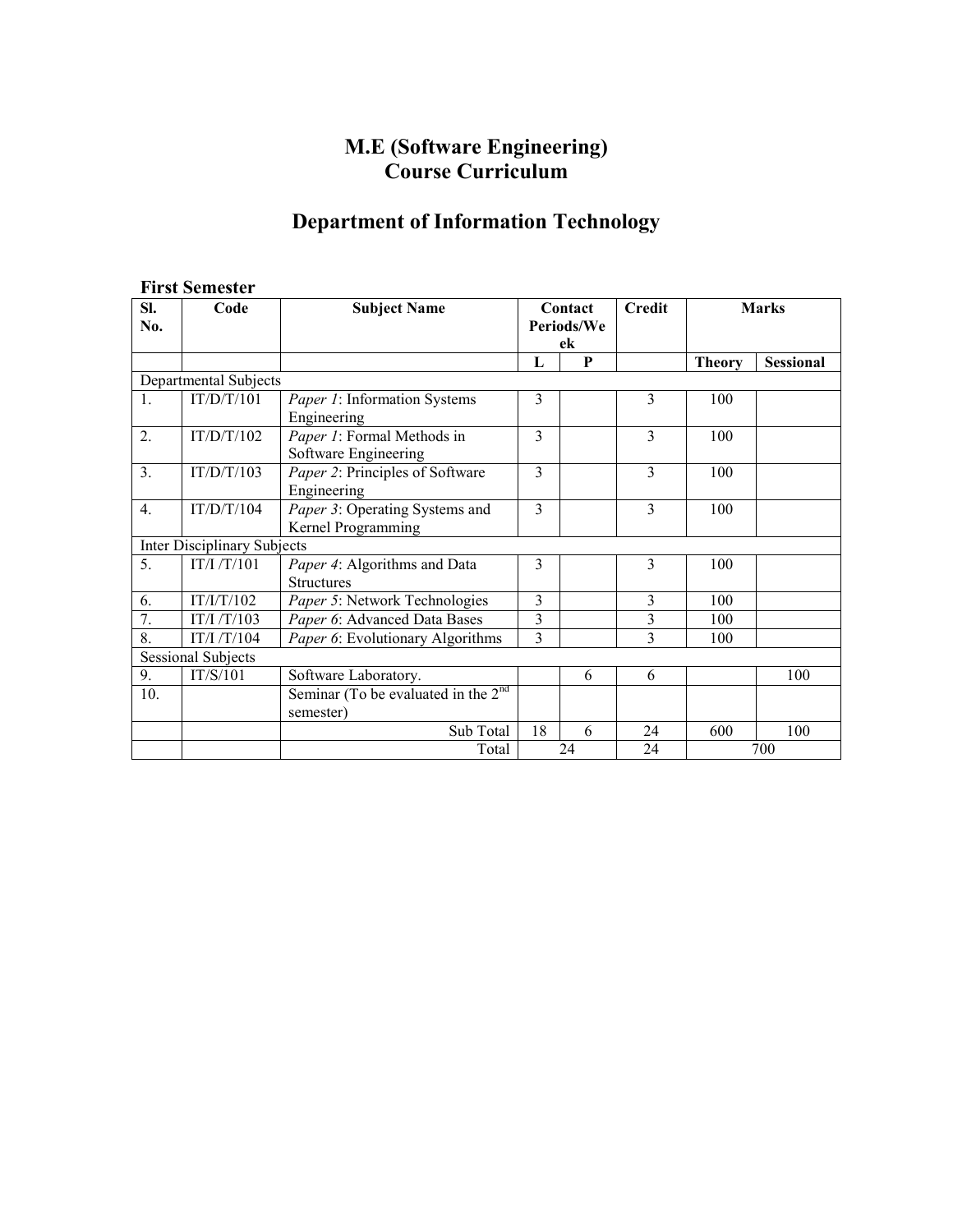# **Second Semester**

| SI.<br>No.                | Code                               | <b>Subject Name</b>                                 | Contact<br>Periods/We |   | <b>Credit</b>  | <b>Marks</b>  |                  |
|---------------------------|------------------------------------|-----------------------------------------------------|-----------------------|---|----------------|---------------|------------------|
|                           |                                    |                                                     | ek                    |   |                |               |                  |
|                           |                                    |                                                     | L                     | P |                | <b>Theory</b> | <b>Sessional</b> |
| Departmental Subjects     |                                    |                                                     |                       |   |                |               |                  |
| $\mathbf{1}$ .            | IT/D/T/201                         | Paper 7: Object Oriented Software<br><b>Systems</b> | 3                     |   | 3              | 100           |                  |
| $\overline{2}$ .          | IT/D/T/202                         | Paper 8: Distributed Software<br>Architecture       | 3                     |   | 3              | 100           |                  |
| 3.                        | IT/D/T/203                         | Paper 9: Software Quality<br>Management             | 3                     |   | 3              | 100           |                  |
| $\overline{4}$ .          | IT/D/T/204                         | Paper 9: Information & Network<br>Security          | 3                     |   | $\overline{3}$ | 100           |                  |
|                           | <b>Inter Disciplinary Subjects</b> |                                                     |                       |   |                |               |                  |
| 5.                        |                                    | Paper 10: Paper 10 offered by                       | 3                     |   | 3              | 100           |                  |
|                           |                                    | Power Engineering Department                        |                       |   |                |               |                  |
|                           |                                    | (Real Time and Embedded                             |                       |   |                |               |                  |
|                           |                                    | Systems)                                            |                       |   |                |               |                  |
| 6.                        | IT/I/T/201                         | Paper 10: Parallel Processing                       | 3                     |   | 3              | 100           |                  |
| $\overline{7}$ .          | IT/I/T/202                         | Paper 10: Mobile and Wireless                       | 3                     |   | 3              | 100           |                  |
|                           |                                    | Systems and Protocols                               |                       |   |                |               |                  |
| <b>Sessional Subjects</b> |                                    |                                                     |                       |   |                |               |                  |
| 8.                        | IT/S/201                           | Seminar.                                            |                       | 6 | 6              |               | 200              |
| 9.                        | IT/S/202                           | Term Paper                                          |                       | 3 |                |               | 100              |
|                           |                                    | Sub Total                                           | 12                    | 9 | 21             | 400           | 300              |
|                           |                                    | Total                                               | 21                    |   | 21             | 700           |                  |

# **Third & Fourth Semester**

| SI.<br>No.                | Code      | <b>Subject Name</b> | Contact<br>Periods/Week |    | <b>Credit</b> | <b>Marks</b>  |                  |  |
|---------------------------|-----------|---------------------|-------------------------|----|---------------|---------------|------------------|--|
|                           |           |                     |                         |    |               | <b>Theory</b> | <b>Sessional</b> |  |
| <b>Sessional Subjects</b> |           |                     |                         |    |               |               |                  |  |
|                           | IT/Th/301 | Dissertation        |                         |    |               |               |                  |  |
|                           |           | Thesis<br>$\bullet$ |                         | 16 | 12            |               | 300              |  |
|                           |           | Viva-voce           |                         |    |               |               | 100              |  |
|                           |           | Total               | 16                      |    | 121           | 400           |                  |  |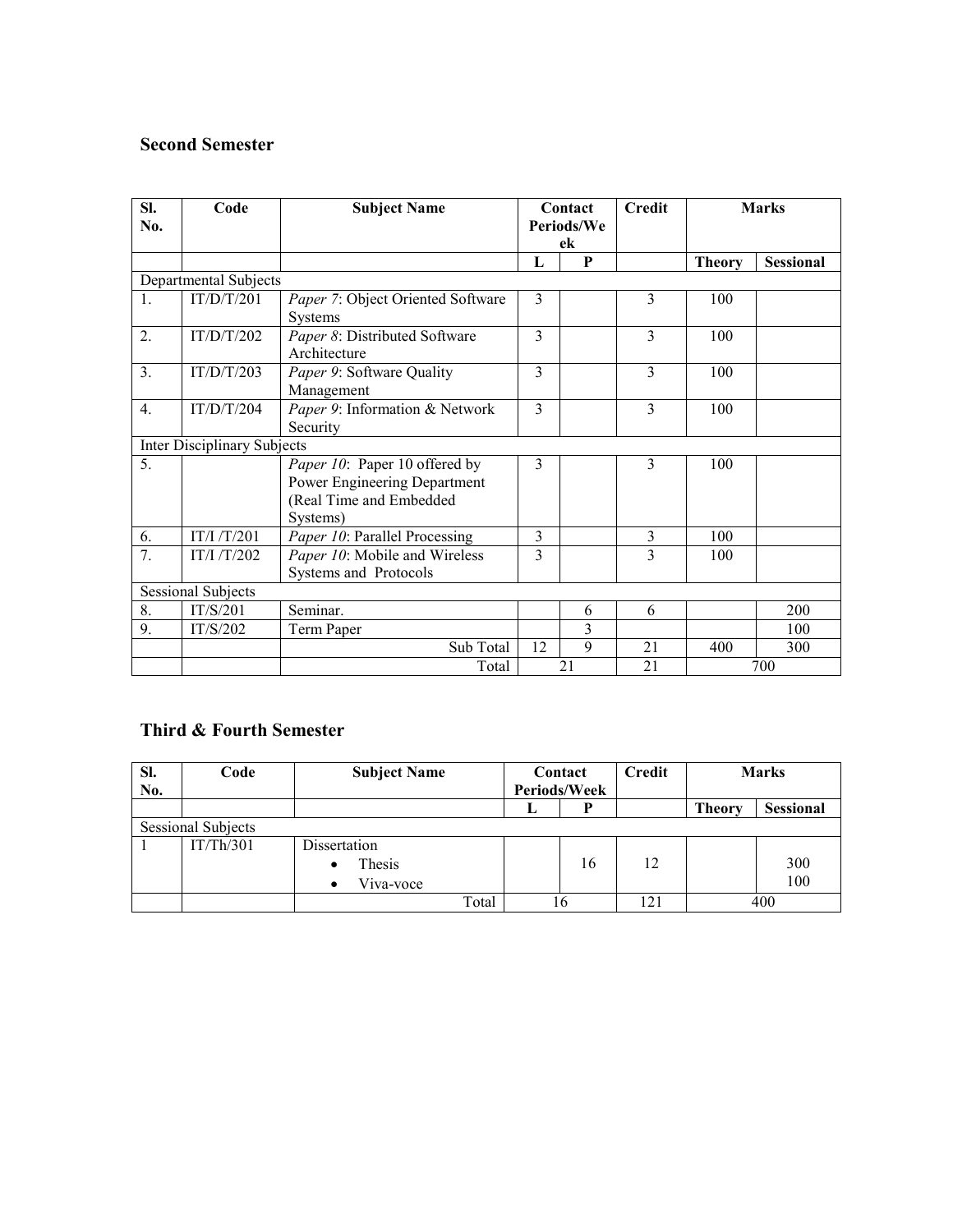# **Syllabus of M.E (Software Engineering)**

# **1 st semester**

### **IT/D/T/101 Information Systems Engineering [3-0-0]**

Introduction to Information Systems: Data / Information / Knowledge, organizational structure based on management activity, types of information systems **:** Transaction Processing / Management Information Systems / Executive Information Systems / Decision Support Systems, Enterprise Resource Planning, Knowledge Management.

Information Systems and Technology Planning Methodology: Enterprise Analysis: Data Collection, 7S model, Viable Systems Analysis -Enterprise Modeling: Zachman's Framework, Information Model, Create-use matrix, IS & Information Technology Strategy –Implementation (Hardware sizing)

Introduction to Decision Support Systems (DSS), Modeling Decision Processes.

Systems Perspective of DSS: Information quality issues in DSS design, elements of DSS architecture. Design and Build DSS: DSS analysis and design process, DSS development process, tools for DSS development. Evaluation of DSS, DSS implementation strategy, risks in DSS implementation.

Executive Information Systems: EIS characteristics, EIS sources and determination, EIS development framework, EIS limitations.

Data Warehousing: Data Store, Data Mart, characteristics of a data warehouse, data warehouse architecture, Extract / Clean / Transform / Load ( ETL ), metadata of a data warehouse and its components.

### **IT/D/T/102 Formal Methods in Software Engineering [3 0 0]**

Integer functions: floors, ceiling, mod.

Number Theory: Divisibility and Primes, Stirling numbers, Eulerian numbers, Harmonic numbers, Bernoulli numbers, Fibonacci numbers

Generating Functions: Solving recurrences, Special generating functions, Convolutions, Exponential generating functions.

Probability. Stochastic processes: Classification, Bernoulli processes, Markov Chains and Markov processes(birth and death process etc.), queuing models.

Calculating programs from specifications; Review and Introduction of Z notation: Propositional and Predicate Logic, Equality, Sets, Relations, Functions, Groups, Sequences; Predicates and Programming: Specifications: pre-conditions, postconditions and the Hoare Triple, Weakest preconditions; Proofs about Programs: Proof of correctness of assignment statements, proof of conditional expressions, Proof of loop expressions - Invariant of a loop; Calculating Programs from Specifications: calculating expressions in assignments, calculating Conditionals, calculating Loops; Schemas: Structuring and Composing Descriptions, Schema Operators, Promotion, Preconditions on Schemas; Implementation: Refinement, Refinement with Schemas, Refinement Calculus; Objects, Classes, Inheritance: Object- Z and Object Oriented Specifications, Forward declaration, recursion, Contrast Z with Object-Z; Case Studies.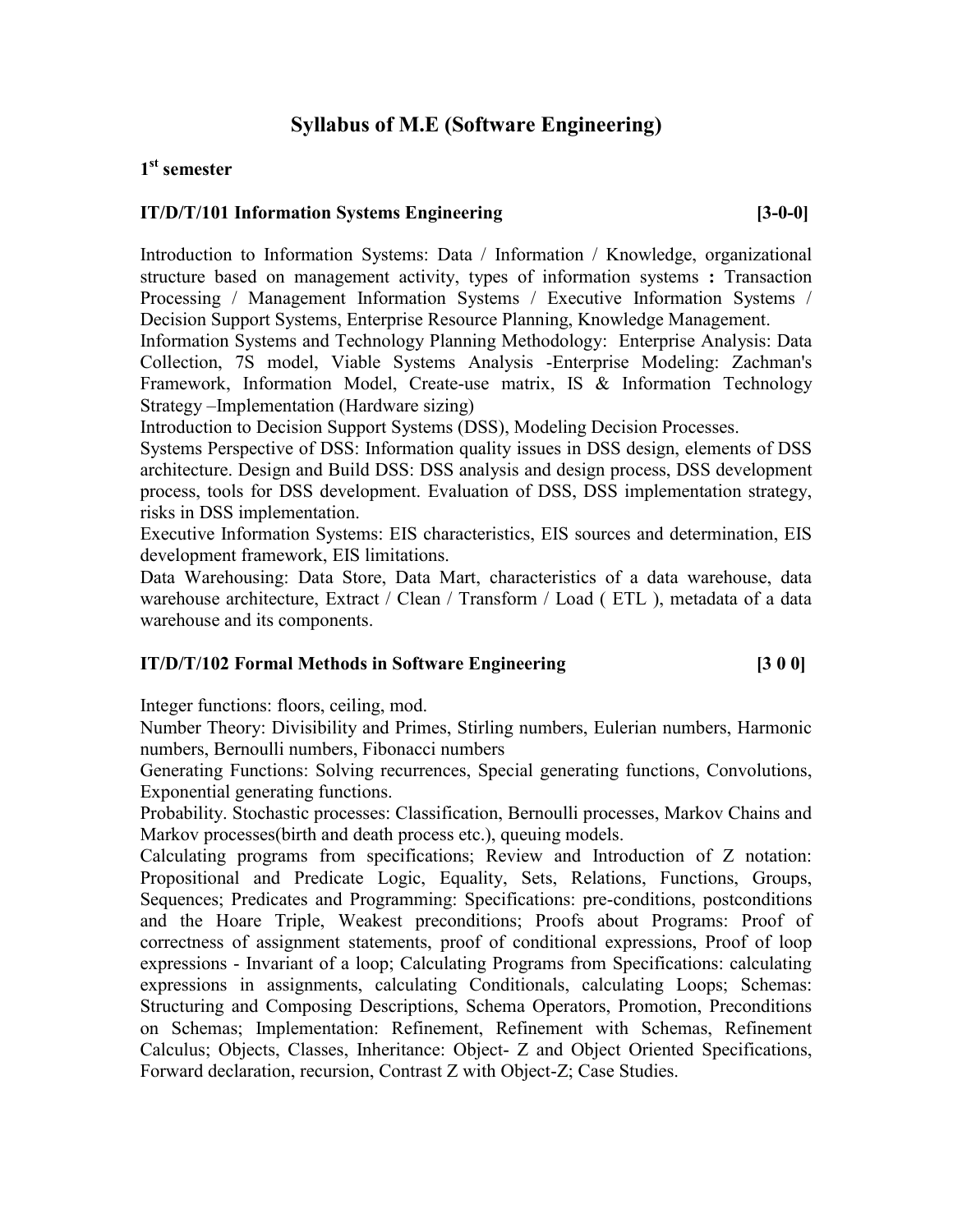### **IT/D/T/103 Principles of Software Engineering [3-0-0]**

Importance of Software Engineering Paradigms; Life Cycle Models- Waterfall Model, Prototyping Model, Spiral Model, RAD; Requirement Analysis – Functional Modelling and Data Flow, Data Modelling, Mechanics of Structured Analysis- Logical and Physical DFDs, ERD, Data Dictionary; Design Process- Transform and Transaction Analysis, Structure Chart, Modularity; Other methods – Jackson Structured Programming (JSP) and System Development (JSD).

Software Project Planning – Software Metric, Cost Estimation – COCOMO Model; Software Quality Assurance – White Box and Black Box Testing, Test Case Design, Unit Testiion, Integration Testing, Verification and Validation of Software. User Interface Design, Component Level Design

# **IT/D/T/104 Operating Systems and Kernel Programming [3-0-0]**

Recapitulation of Operating Systems: I/O Programming, Interrupt structure and processing, Multiple processors. Concurrent processes: Synchronization and Communication Threads and Processes. Memory Management- Partitioned Allocation, Paged Allocation, Demand Paged Allocations, Segmented Allocation, Processor Management- Scheduling, Multiple-Processor scheduling; File Systems; Virtual Machines, Device Drivers

Case Study: UNIX/LINUX

Shell programming.

System calls for shared memory, semaphore, queues and other IPCs, POSIX Threads programming.

Kernel Structure and Interface, Memory Management, Process Management, Interrupt Handling, Timing and Synchronization, Device Driver, File System, Linux Inter Process Communication, Security Architecture

# **IT/I/T/101 Algorithms and Data Structures [3-0-0]**

*Preliminaries*: Order Notation, Recurrence, Counting and Probability, Elementary Data Structures such as lists, stacks, queues, binary search trees.

*Data Structures* :Rooted trees, Hash Table, AVL Tree, Red Black Trees, Augmenting data structures e.g., Interval Trees and their applications

*Sorting Algorithms*: External Sorting

Branch & Bound Method

Dynamic Programming, Greedy Algorithms, Amortized analysis

*Advanced data structures*: Sets, B Trees, B+ Tree

*Graph Algorithms*: Traversals, Minimal Spanning Trees, Single Pair Shortest Path, All pair shortest paths, Maximal flow

NP-Completeness, Approximation algorithms.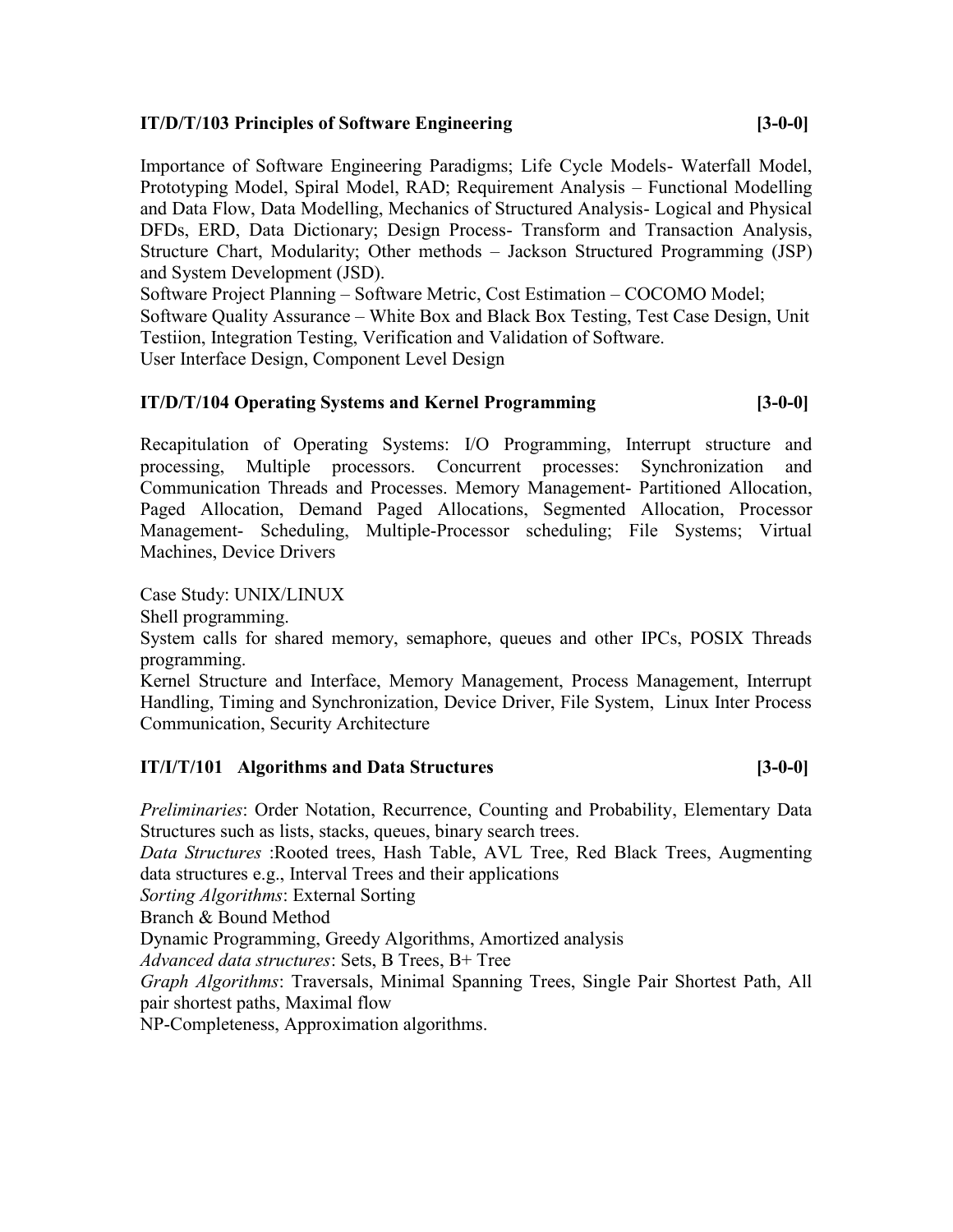### **IT/I/T/102 Network Technologies [3-0-0]**

*HUB Technology* : Intelligent HUBS and Their Components, Switching Architectures for LAN and Internetworking. Ethernet switches, Switching Network Management, Bridges

*Access and High Speed Networking Technologies* : ISDN, CABLE MODEM SYSTEMS, DSL (Digital Subscriber Technology).

*Routing Protocols* : Routing Tables and Routing Mechanism, Subnet Routing, Internet Routing, Gateway Routing Protocols RIP, OSPF and BGP.

*Internet Technology*: IP and Datagram, Internet Addressing, gateway ,Addressing, Mapping of Physical and IP Addresses. IP Routing , Mobile IP , ICMP and IPV6.TCP , TCP Headers and services, Connection establishment and termination, Flow Control and Window Size Advertisement, TCP –Time out and retransmission

*Internet Standard Services* : FTP, SMTP, HTTP, POP3 , DNS , Recent Advances in Domain Name Services, IMAP , MIME

*Communication and Network Security* : Network management (SNMP, RMON, DHCP) Cryptography, Firewalls.

*Wireless and Mobile Data Services*: Overview of Wireless Technology Why wireless, what makes wireless Network Different and Introduction to Mobile communication.

### **IT/I/T/103 Advanced Data Bases [3-0-0]**

Overview of database management systems: (Recapitulation - Data Models, Architecture, Normalization, Query languages )

Query Processing and optimization

Transaction processing, Concurrency Control , Recovery Techniques

Database Security and Integrity

Storage Structure and File organization

Distributed Database Management System: Distributed database design, Query processing and optimization in distributed databases, Concurrency control and reliability, Data replication, Data integration, Peer-to-peer systems, Distributed information retrieval

Introduction to Object Oriented Database Management System.

Data Mining and Warehousing: Association Rule algorithms, Algorithms for sequential patterns; Clustering and classification in data mining, Basic Structure of a Data Warehouse, Extension of E-R Model, materialistic View Creation , Online Analytical processing and Data Cube, Deductive databases , Recursive Query Construction , Logical database Design and Datalog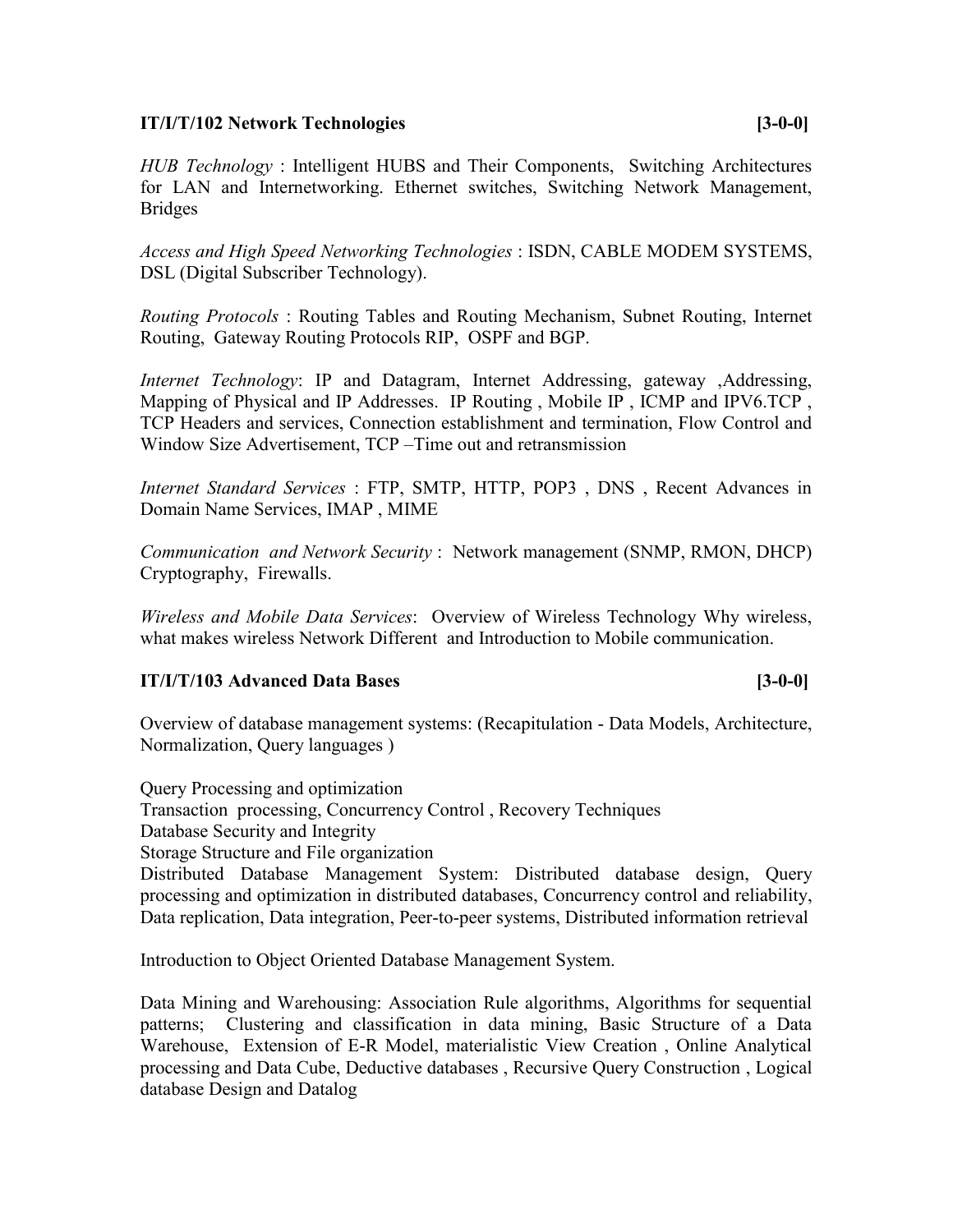Recent Topics : Temporal Database, Multimedia Database, Text Retrieval and Mining , Web Mining.

### **IT/I/T/104 Evolutionary Computing [3-0-0]**

Knowledge representation using Predicate Calculus; Resolution and Theorem Proving Introduction to Production systems , Search : Uninformed Search and Informed Search: Heuristic search, A\* Algorithm, AND/OR Graph, AO\* algorithm, Introduction to Logic Programming Language : Prolog

*Genetic algorithms* :(Gas), evolution strategies (Ess), evolutionary programming (EP), genetic programming (GP); selection, Genetic operators crossover, Inversion ,mutation, Bitwise operator; schema analysis; analysis of selection algorithms; convergence; Markov and other stochastic models; classifier systems; constraint handling; multiobjective and multimodal optimization. Real Life problem, Differences and similarities between GA and other traditional Methods, Advances in GA and other recent optimization Techniques.

*Fundamentals of Neural Network*: Brain Style Computing Origins and issues, Neural Network Architecture (single layer , Multilayer, Recurrent Networks), Mc -Culloch Pits model of Neuron Feed Forward Network and Supervised Learning, Learning Methods and hybrid learning algorithms; Backpropagation Networks - Feed forward and feedback networks , Back propagation Algorithm and their applications, Radial basis function network , Attractor Neural networks: associative Learning, Hopfield Network, Applications of Hopfield Network, Example of Recall of Memories , ART: adaptive Resonance Theory, Neural Networks and the Soft computing paradigm.

### **IT/S/101 Software Laboratory [0 0 6]**

Assignments will include a mix of problems from among the following subjects: (i) Data Structures, (ii) Data base Management Systems, (iii) Programming in UNIX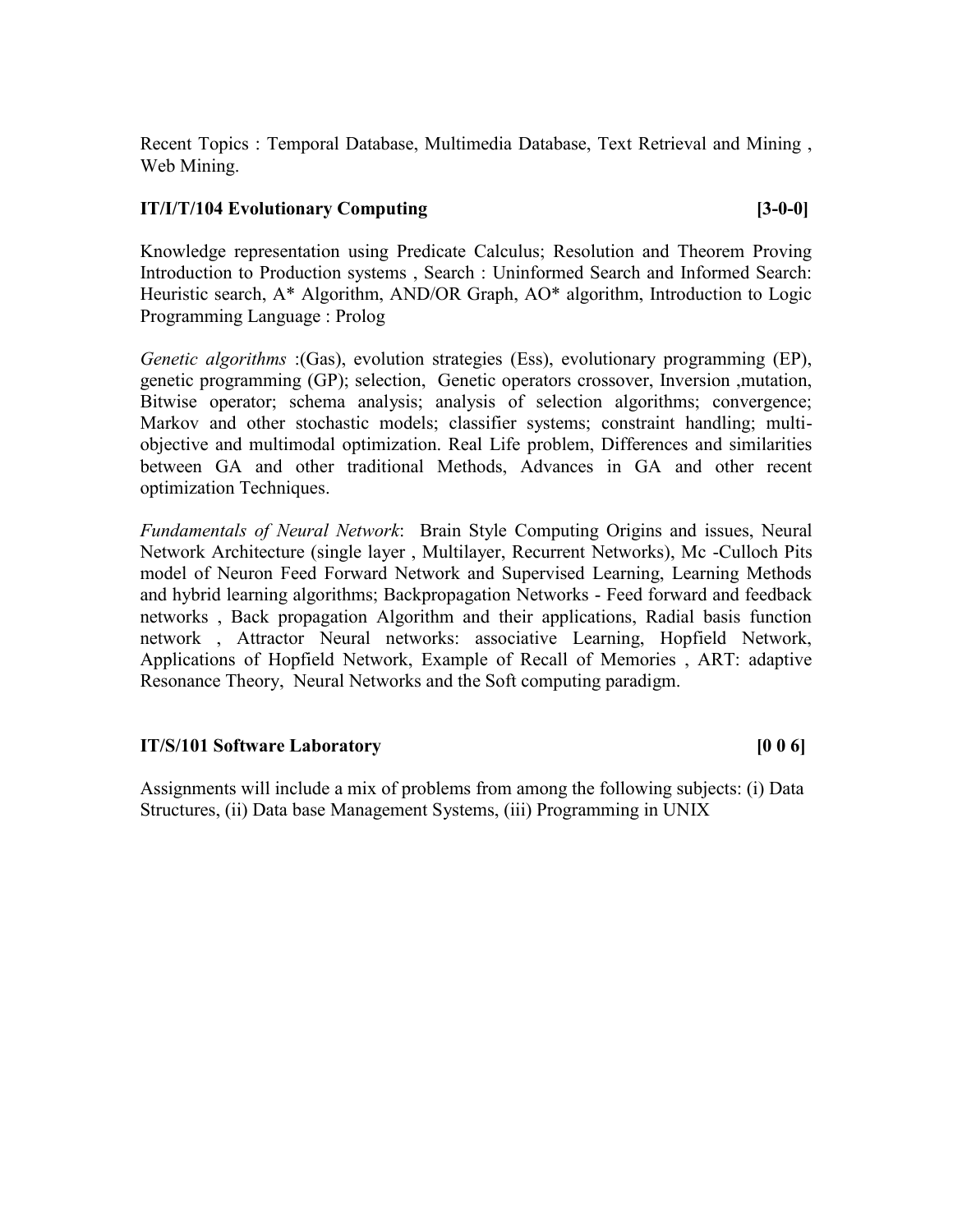# **2 nd Semester**

### **IT/D/T/201 Object Oriented Software Systems [3 0 0]**

Object Oriented Modeling: Life Cycle, abstraction, encapsulation, modularity, inheritance, polymorphism, composition, aggregation.

Use cases, classification, and identification of objects.

UML Notation: Class diagram, object diagram, sequence diagram, collaboration diagram, activity diagram, packages, States Transition diagram, UML model, Metal Model.

Object Oriented quality assurance, metrics;

UML Metamodel; Design and Architectural Patterns.

# **IT/D/T/202 Distributed Software Architecture [3 0 0]**

Client-server, N-tier, peer-to-peer, and super-peer Architectures. Architectural styles, architectural patterns, analysis of architectures, formal descriptions of software architectures, architectural description languages and tools, scalability and interoperability issues, Web application architectures: Web Clients, Web Servers, Object Models, Protocols with case studies. Distributed and Mobile Middleware Systems with case studies.

### **IT/D/T/203 Software Quality Management [3 0 0]**

Software Quality assurance, Software Metrics, Software Validation, Static and dynamic Analysis, Symbolic Equation, Mutation Analysis, Dynamic Testing, unit Testing, Whitebox and black box testing, Test Case Generation, Integration Testing. Bottom-up & Topdown Testing. System Testing, Function Testing, Performance Testing, Acceptance Testing, Installation Testing, theoretical foundation of Testing, Formal verification, Test Tools.

Module Introduction, objectives of Usability, How to approach usability, designing with usability in mind, Measuring usability, Guidelines for user interface design, User Interface Elements, Dialog Design, SSADM : Methodology for Dialog Design, Prototyping tools

Software Reliability: Reliability, Hazard, MTTF, Repair and Availability, Steady-state Availability, Estimation of residual errors, Reliability Models, Software Complexity, Cyclomatic Complexity, Halstead's Metrics.

Issues in Project Management - Management Functions, Software Project Management Plan, Software management Structures, Personnel Productivity. Software project complexity, software Metrics - Basic Considerations Size Oriented, Function Point Oriented, Software cost estimation techniques. Algorithmic cost modeling. The COCOMO model.

Software project scheduling and the establishment of relationships among the different tasks. Tasks, dependencies and conflict resolution. Resource management and allocation. Risk assessment and its impact in the planning and scheduling of software projects.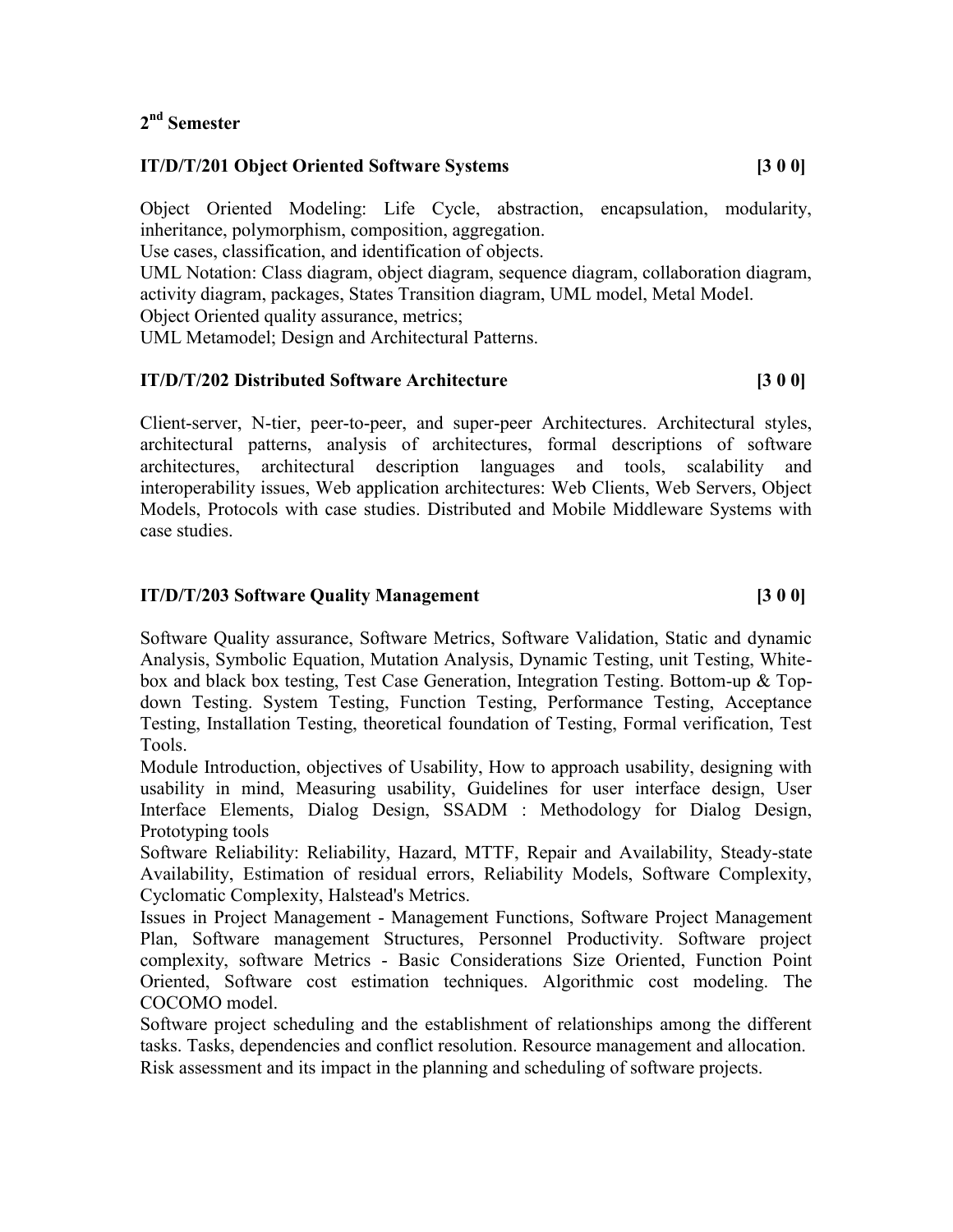Software configuration management and its importance in the management of large software projects. Software Risk and Reliability ISO 9001 and SEI's Capability Maturity Model. Total Quality Management, six sigma.

### **IT/D/T/204 Information and Network Security [3 0 0]**

Security Concepts, Classical Information Security, Symmetric Key Encryption , Public Key encryption, Hashing, Digital Signature,

Fundamental Framework for network Security, Authentication Applications, Electronic Mail Security, IP Security, Web Security, System Security, Intruders, Malicious Software, Firewalls, Standards and Standards-Setting Organizations,. Packet Filters. Enterprise Network Security. Anatomy of a Hack

### **IT/I/T/201 Parallel Processing** [3 0 0]

Introduction to Parallel Processing. Architectural classifications and Techniques.

Arithmetic and Instruction Pipelines, Pipelining Hazard and Scheduling Theory, Super Scalar Architectures, asynchronous Pipelines. Interconnection Networks, Hyper cubes, Shuffle Exchanges, Trees, Meshes and Butterfly networks, Parallel Algorithm for linear Algebra, Sorting, Fourier Transform, Systolic Arrays.

Vector Processors.

.

Shared Memory Multiprocessor Systems. Data Flow Architectures.

Parallel Processing - Software Issues, Operating Systems for Parallel Processors.

Control and Data Parallel approach; Adahl's law and effect, multi-computer and clustering, different parallel programming languages, Foster design methodologies.

Thread Programming, MPI programming, C\* programming

Selected Case Studies of Parallel computing Systems.

### **IT/I/T/202 Mobile and Wireless Systems and Protocols [3 0 0]**

Physical Layer Overview , FH, DHSS, Wireless Media Access Control , Wireless LANS-802.11 standards and MAC fundamentals, 802.11 Framing , Wireless Management operations , Power Optimization in Routing Protocols For Wireless and Mobile Networks, Mobility in wireless, Wireless Security Protocols, LAN and Indoor wireless environments, Mobile IP protocols and Network layer, Data Dissemination and Broadcasting in Radio Networks, Emerging Wireless Technologies – Bluetooth, WiMAX

Mobile computing Architecture- GSM and similar Architectures, GPRS, Types of Handoffs in Mobile wireless Network, Location management in cellular Network, Data Synchronization in Mobile Computing Systems, Mobile Devices: Server and Management, Mobile Adhoc and Sensor Networks, Mobile Internet Connectivity, and Personal Area Network.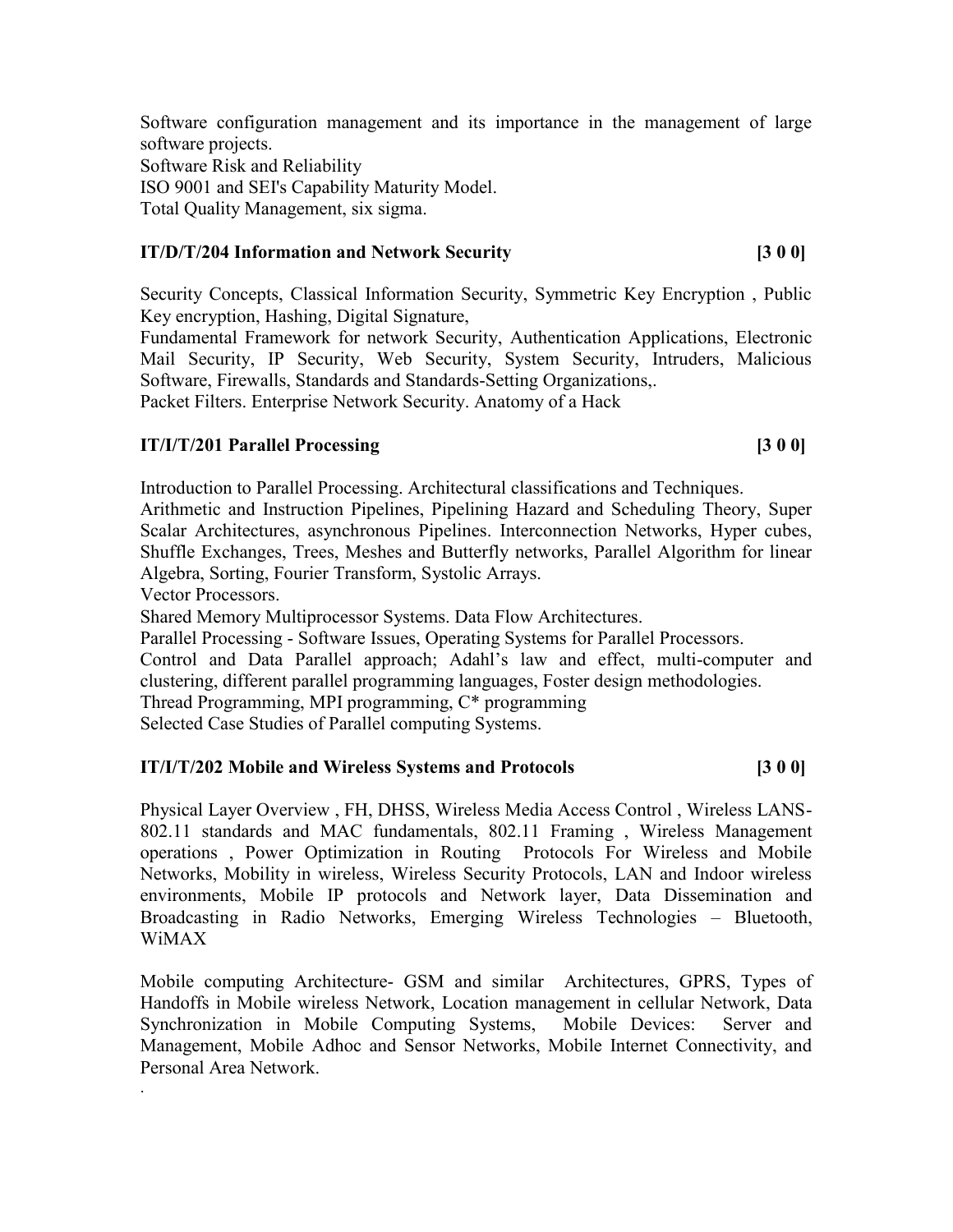### **IT/S/201Term Paper [0 0 3]**

Each student will be given a problem (design / analysis / software development / large laboratory assignments). He/she has to work on literature survey, scope of problem, and has to submit a report at the end of the semester.

# **IT/S/202 Seminar [0 0 3]**

Each student will be given a topic in the second semester. He/she has to submit a writeup and deliver a lecture in the semester.